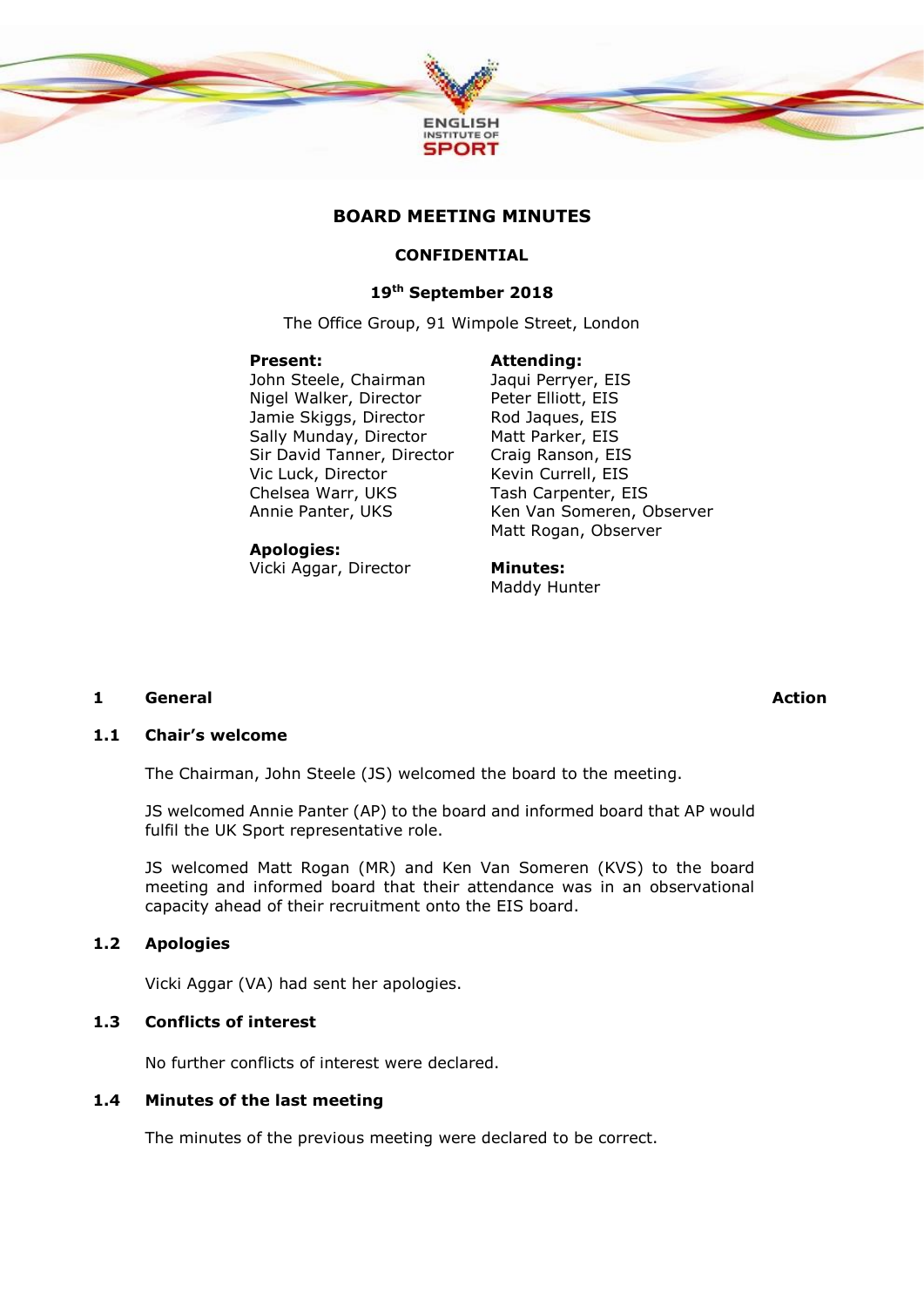

# **1.5 Matters arising**

**3.1** Nigel Walker (NW) informed board that UK Sport were aware of the immediate impact of the Sport England investment shortfall and that Liz Nicholl was in conversations with Sport England.

**5.2** NW informed board that the organisational health KPI work was ongoing and would be signed off at Mission Control, then brought to the EIS board.

**1.5** Rod Jaques (RJ) outlined the quantitative and qualitative medical record audits taking place.

**3.2** NW informed the board that the PD Forum and CEO performance groups had not taken place since the previous board meeting but that the commercial guiding principles would be discussed the next time they meet.

**PDMS document:** Craig Ranson (CR) informed board that SLT were satisfied that the commercial terms were agreeable. The next step in the process would be to form a plan for taking PDMS to market. It was agreed that MR, KVS & AP would feed into these discussions.

#### **1.6 Chair's update**

Chelsea Warr (CW) informed board of the UK Sport Paris planning process, including consultations with the public, NGBs, athletes and sport leaders. UK Sport would then be creating a set of design principles.

Board discussed the EIS Paris planning and were informed of progress made so far. It was agreed that SLT would present the project plan at the December board meeting, including an outline of opportunities for board to contribute. Board advised SLT to be aware of, and if necessary challenge sports' strategies to ensure appropriate EIS services were included. **Action SLT**

#### **1.7 National director's report & executive summary**

NW informed board that Stewart Laing would take up the Director of Performance Support post, replacing Mark Jarvis, on 8<sup>th</sup> October.

NW informed board of the workload pressures that the SLT were facing. This was noted, and board offered capacity support, particularly with regard to the work to be completed looking forward to future cycles. Board encouraged SLT to scenario plan, and prioritise if urgent unexpected work emerged.

## **2 Finance & governance**

### **2.1 Financial status**

Jamie Skiggs (JSk) outlined further savings to be made in order to come to a 'break even' position at year end. Board requested that SLT provide a paper at the December board meeting containing a number of options for closing the deficit for the Tokyo cycle. This paper would also include details of the likely deficit at the end of 18/19 alongside an estimate of the full cycle position. **Action SLT**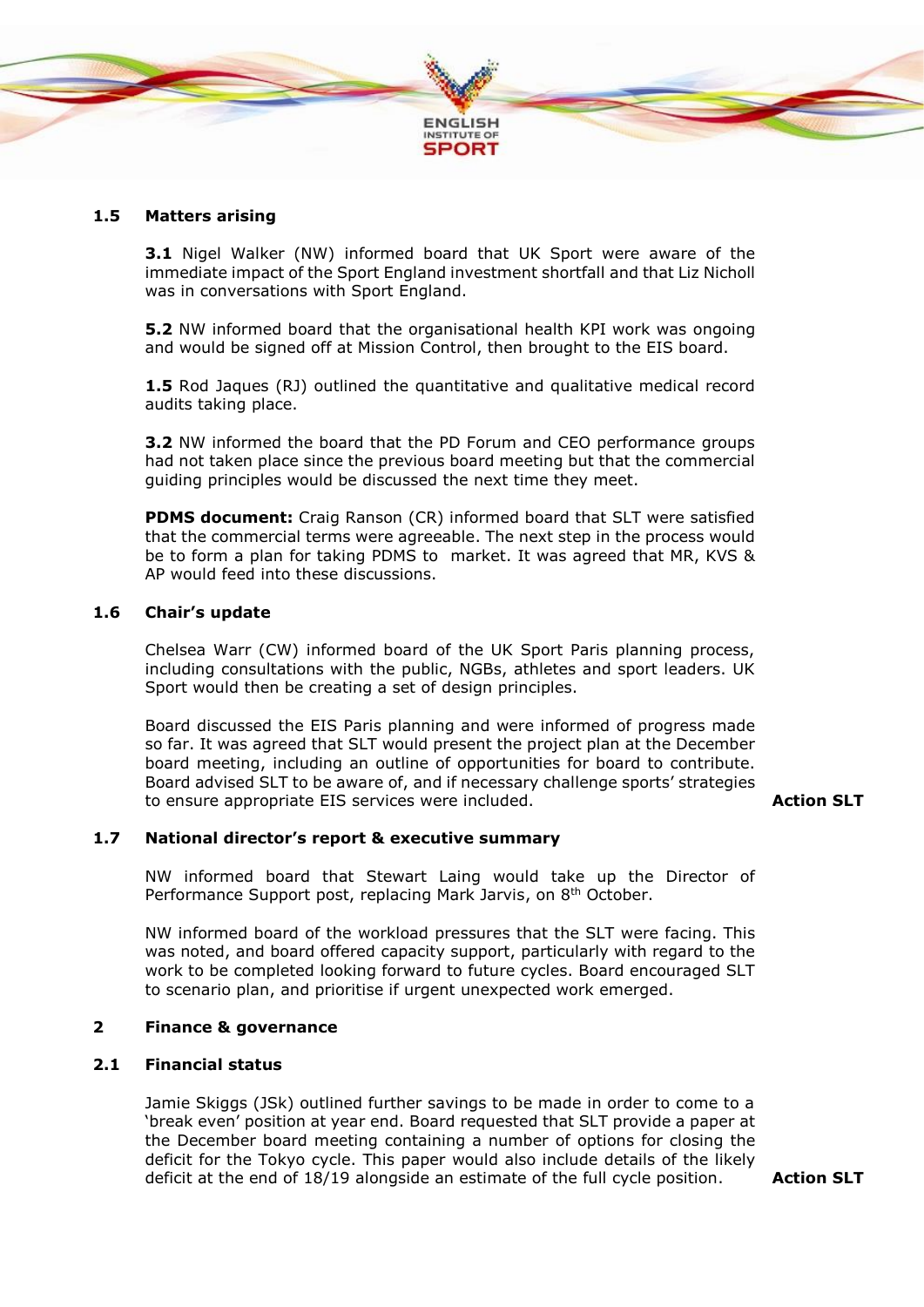

Board discussed the recent reduction in multi-sport medical cover and were informed of the rationale behind 'propping up' multi-sport medical cover in previous years. Board urged the EIS to place the responsibility for providing appropriate levels of medical care for athletes to NGBs.

Board discussed learnings from commercial income targets and what it takes to convert ideas into income. Board were informed of plans to undertake an asset valuation piece of work to determine realistic income generation goals. This is planned for the new year.

**Action SLT**

It was agreed that the previous decision not to work with professional sports would be revisited at the December board meeting.

**Action SLT**

## **3.1 Risk register**

JSk outlined the remaining red risks outstanding and board approved the risk register.

## **3.2 Cyber security**

JSk outlined the steps taken so far in dealing with the recent data incident, which board approved. It was noted that the Information Commissioner's Office had been notified within time limits and that a report would be provided to them at the end of the process.

## **3.3 Internal audit update**

Board were informed that Vic Luck (VL) would be the EIS board representative on the audit committee as part of his role as Senior NED. VL's first meeting would take place on 20<sup>th</sup> November.

JSk provided a verbal update on the audit committee and informed board that audit regarding purchasing, succession planning and business continuity would take place during this financial year.

#### **4 ABSORB presentation**

Simon Spencer (SS) and Alison Thompson (AT) presented the ABSORB platform and ESPA course. Board discussed the balance between commercialising projects such as ABSORB and maintaining a competitive advantage. Board commended SS and AT for their excellent work on the project.

# **5.1 Mission Control report**

NW reported that the strategies continue to make good progress. NW reported that the first mission control meeting had taken place with a few adjustments made to the process and the panel.